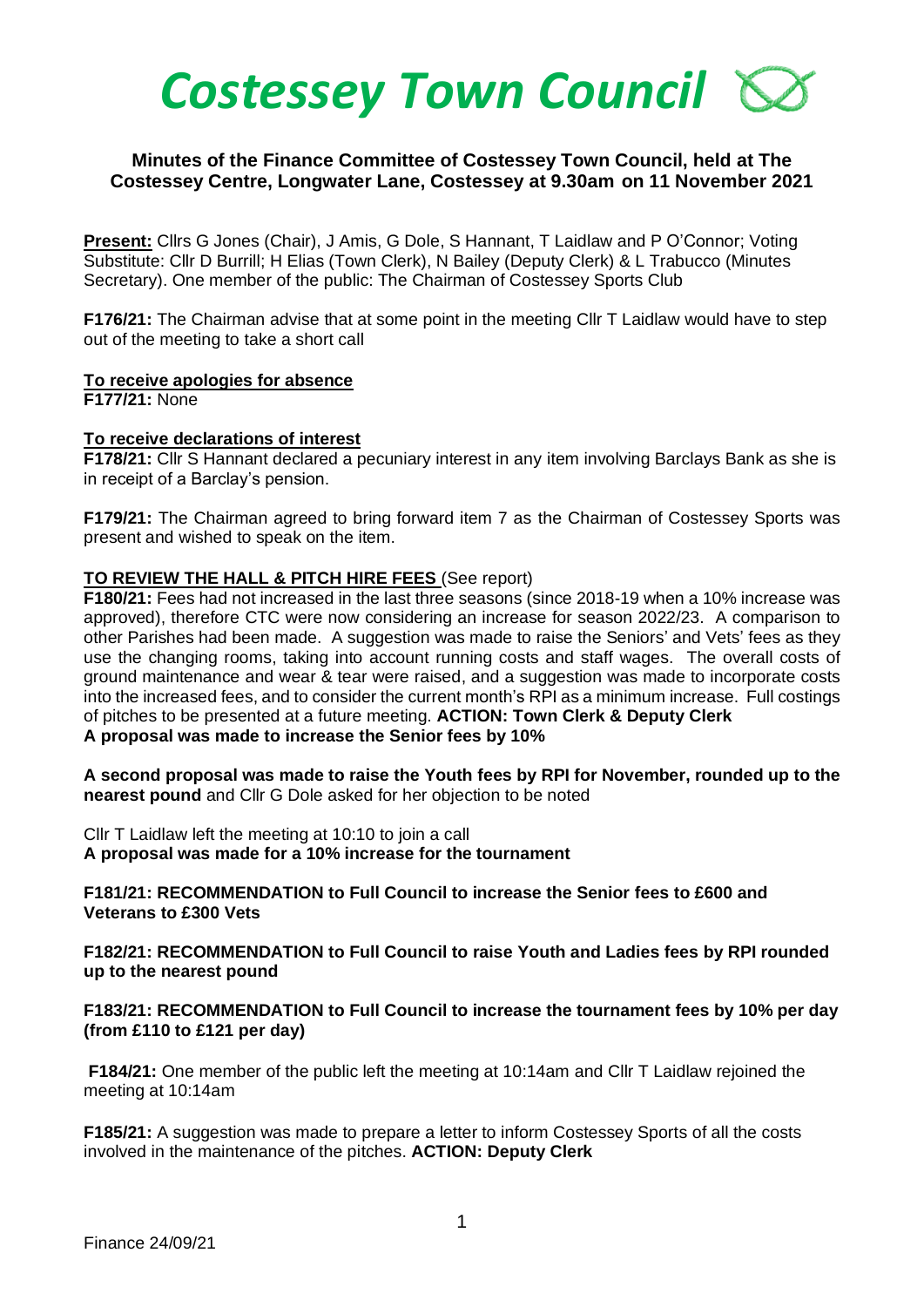## **To confirm and sign the minutes of the previous Finance meeting on 24 September 2021**

**F186/21:** Min F168/21: remove the word "typo" from 4<sup>th</sup> paragraph **RESOLVED to approve the minutes as a true record with the above amendment**

# **To receive updates on the previous minutes** (No resolutions may be passed)

**F187/21:** Min: *F171/21 The VAT calculation:* It was suggested that it was not necessary to calculate it annually but to keep it for Lodge Farm and consider keeping it until a future RFO was in post

## **To consider the accounts for September 2021**

**F188/21:** The Chairman stated that the accounts were in order. He raised a query over the PAYE and NI contributions on the Balance Sheet as they were the exact reverse of the figure in August. As salaries were paid four-weekly Pay Period 5 had been paid separately and paid again with pay period 6. The double payment had been rectified in October, but the double payment was still showing in the September accounts

**RECOMMENDED to full Council that the September 2021 accounts be approved**

## **To consider the purchase of a phased budget module for the Rialtas Accounts package**

**F189/21:** This had been requested to show a better understanding of the accounts against the budgets on a month by month basis. The Clerk and Chairman of Finance had had a demonstration. The quote dated June 2021 was still valid; training was included.

**RESOLVED to purchase the phased budged module for the Rialtas Accounts package** (within Clerk's delegated amount)

# **To Review The Hall & Pitch Hire Fees**

**F190/21:** A suggestion was made to increase all fees for all types of hire from 1st April 2022 by RPI (rounded up to the nearest pound). The £100 Saturday night offer would finish on 31st March 2022 but was still valid for any pre-booked events beyond this date. Another suggestion was made to return to the previous arrangement ie the extensions on Friday to 11.30pm and Saturday to midnight. Bank Holiday bookings should not be made available except New Year's Eve parties and Fete.

**RECOMMENDED to Full Council that the Hall Hires Fee go up by RPI across all fees and types of hire from 1st April 2022**

**F191/21: RECOMMENDED to Full Council to end the £100 Saturday night offer on 31 March 2022 apart from any pre-booked events beyond this date**.

**F192/21: RECOMMENDED to Full Council that Bank Holiday bookings should not be made available except New Year's Eve parties and Fete.**

**To consider requests for grants under permitted powers**

**F193/21:** a) Royal British Legion – Poppy Appeal & Local Branch:

**RESOLVED to donate £50 to Royal British Legion Poppy Appeal & £50 to the RBL local branch:** 

Wall plaque: A written request from the Royal British Legion should be made and brought to the next P&E meeting. **ACTION: Town Clerk**

**F194/21:** The meeting was adjourned at 10:50am to attend the two minutes' silence, then reconvened at 11:09am. It was noted that Cllr D Burrill left the meeting at 11:02am

# **To consider the Donation to the Recreation Ground Charity**

**F195/21:** A brief background was given about the CAF letter with cheque recently received by post. It was agreed to send the cheque back by registered post on the grounds that The Recreation Ground Charity does not have a bank account as CTC pays for maintenance work and insurance. **RESOLVED to return the cheque via registered post . ACTION: Town Clerk**